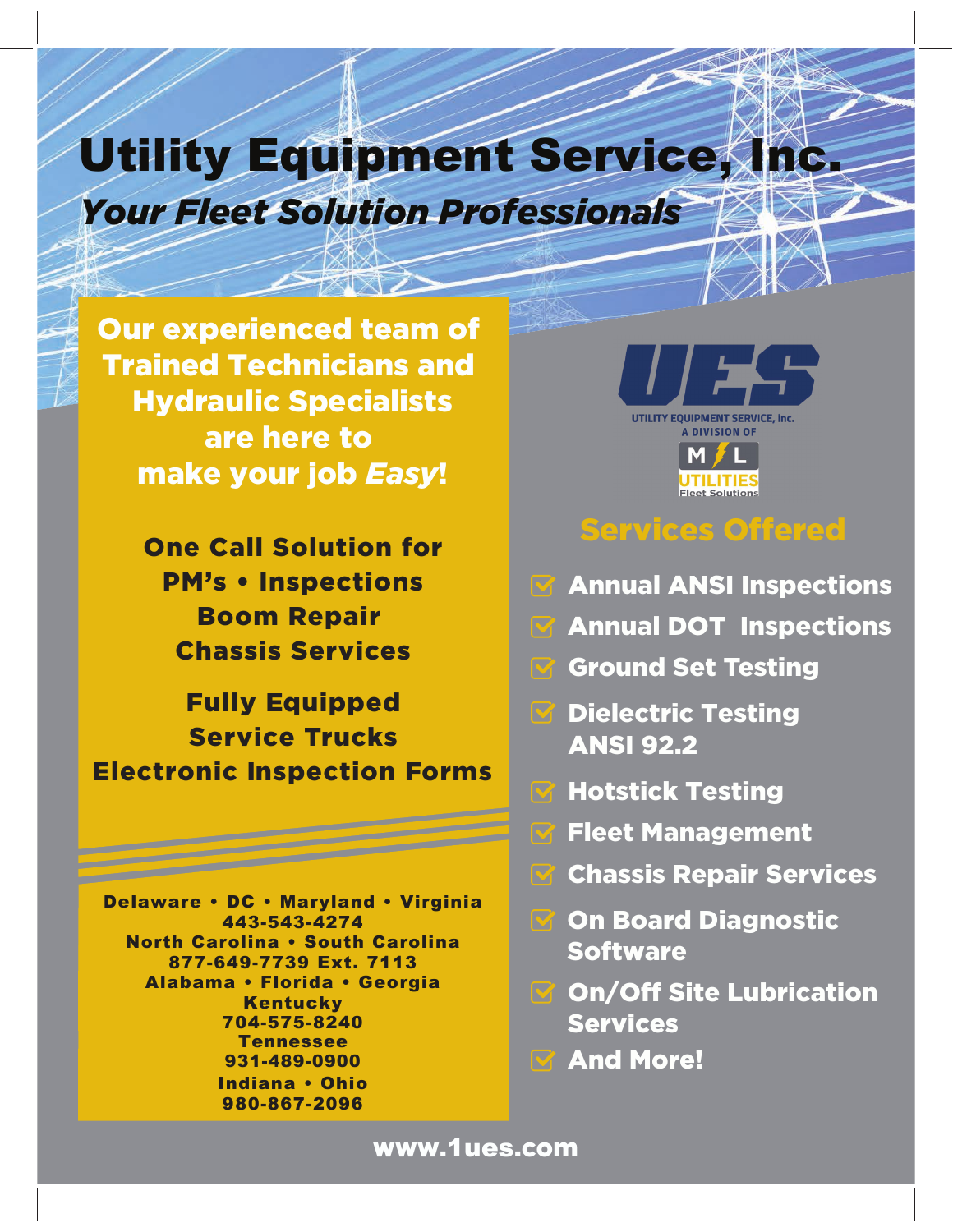# **About ML Utilities** *Your Fleet Solution Professionals*



## Your Uptime is Our Everything



UES, Inc. provides the best in class service for all of your utility equipment inspections, repairs and maintenance needs.

Our service managers have over **30 years of experience** and our technicians have an average of over 20 years of experience in the field of utility equipment repair.

**Experienced Mobile Technicians On-Site Services Flat Rate Inspections Proactive Preventative Maintenance** 

Delaware . DC . Maryland . Virginia Terri Trott, Service Manager 443-543-4274

North Carolina . South Carolina Ricky Williams, Service Manager 877-649-7739 Ext. 7113

Alabama • Florida • Georgia • Kentucky **Shane Kirk, Utilities Supervisor** 704-575-8240

Tennessee Delano Haywood, Shop Manager 931-489-0900

> Indiana . Ohio Rhett Carpenter, Business Development Manager 980-867-2096

Ricky Seagraves, Parts Coordinator 931-489-0900

#### www.1ues.com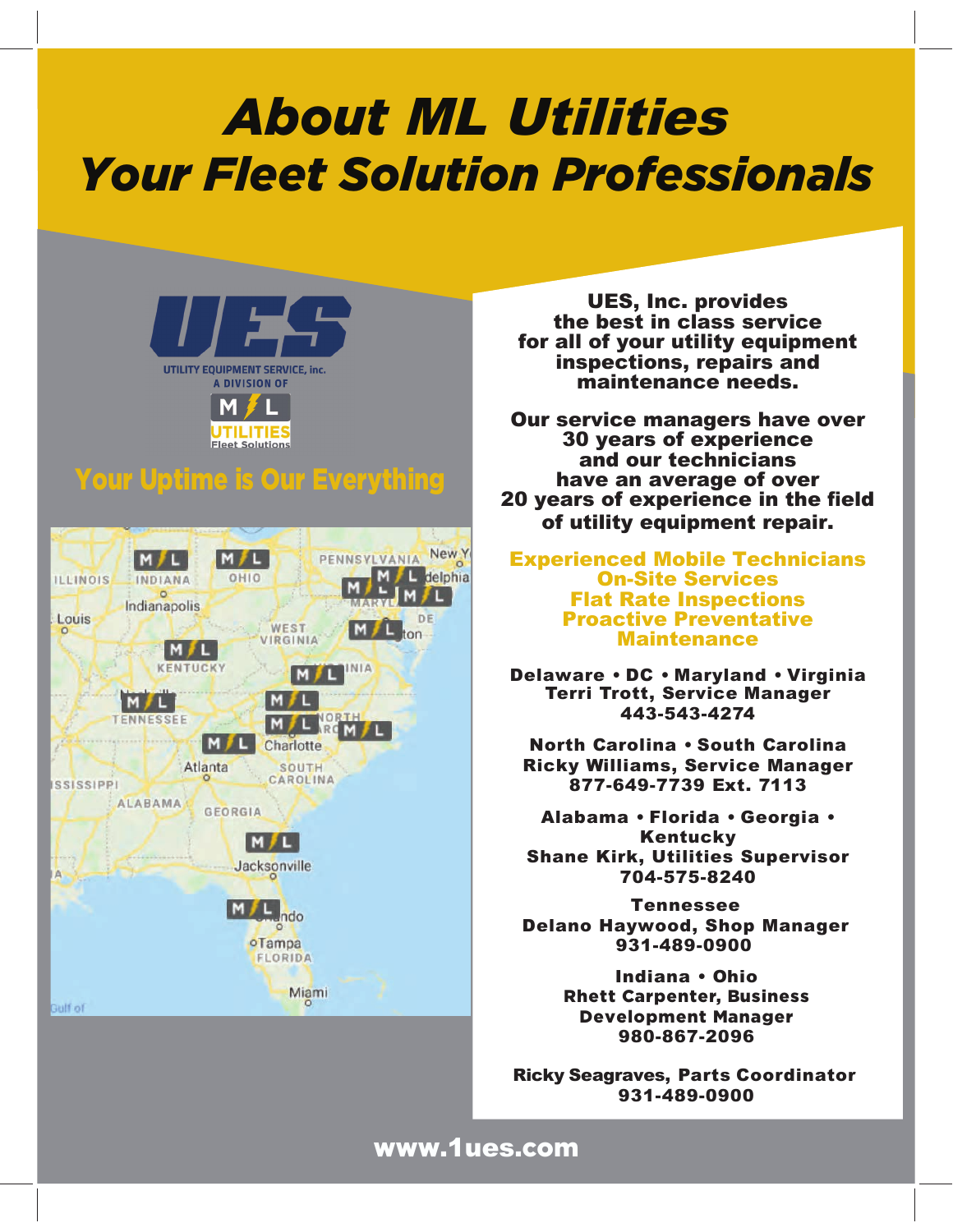## *People First.... Safety Always!*



UTILITY EQUIPMENT SERVICE, inc. **A DIVISION OF** 



*Steps Beyond Safety 0 Lost Workdays in 2017, 2018 and 2019*

*Mobile Safety Application for reporting on every company smartphone, (Observations, Near Misses, Incidents, etc.)*



## *ML Utilities Fleet Solutions Safety:*

**Full Commitment to Safety and Health throughout the ML Organization** 

**Classroom and Online Safety Training (DOT, MSHA and OSHA)**

**12 Dedicated EHS Professionals throughout the US within ML Holdings** 

**Each Commercial Vehicle Equipped w/ ELD's in compliance w/ HOS to ensure driver safety** 

**Corporate Drug Testing Program**

**Matthew Snow<br>EHS Manager** Office: 410-242-6500 Ext. 4223 Mobile: 443-683-1258 msnow@mcclung-logan<mark>.com</mark>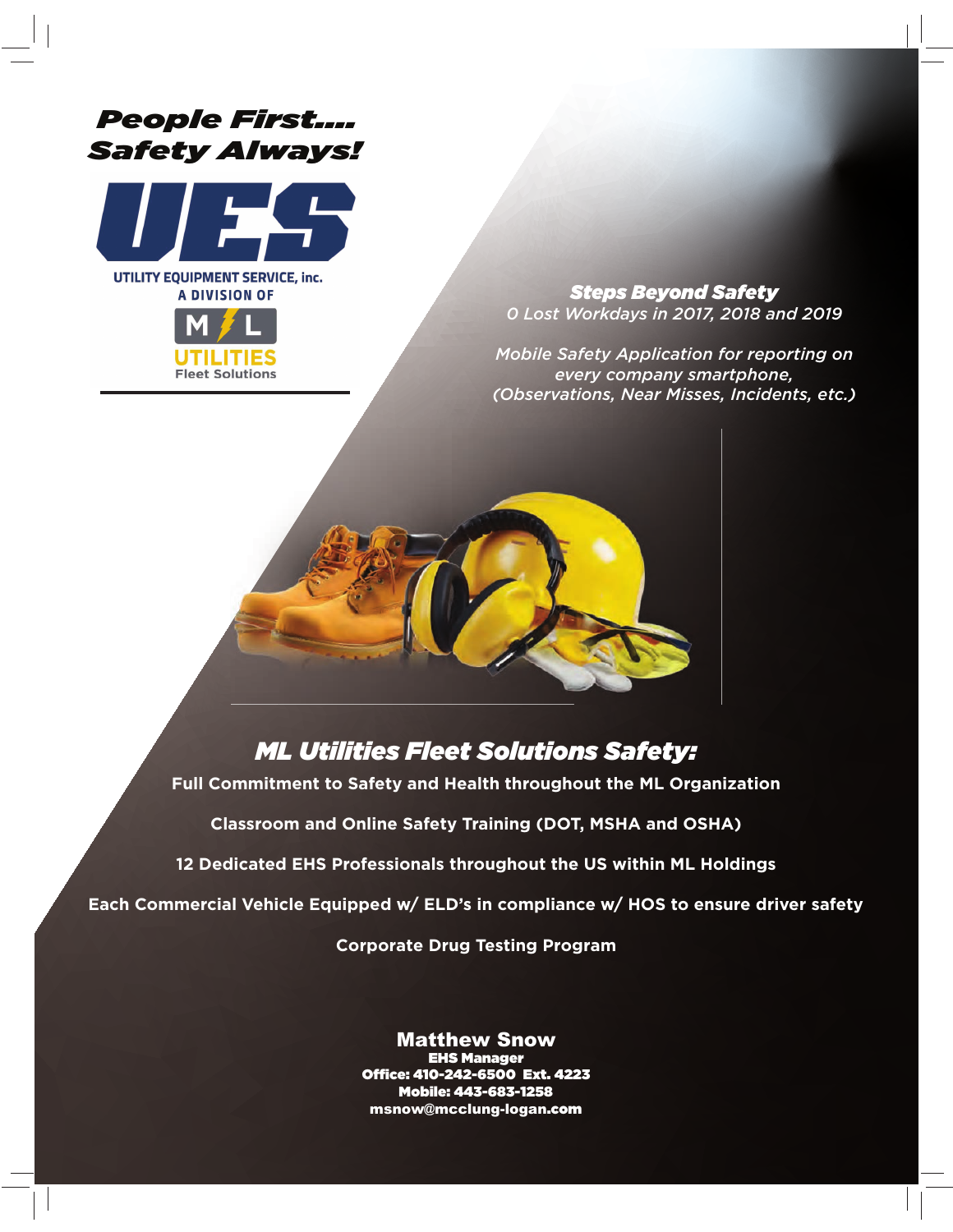## **Overview**

#### **Breakdown by Form**

| Form Type                            | <b>High</b> | <b>Med</b> | Low | # Forms |
|--------------------------------------|-------------|------------|-----|---------|
| Example Dielectric - ANSI Inspection |             |            |     |         |
| DOT Annual Inspection                |             |            |     |         |
|                                      | Overall:    |            |     |         |

## **Breakdown by Location**

| Location | and the state of the control of | <b>High</b><br>and the state of the state of the state | Med | Low | # Forms    |
|----------|---------------------------------|--------------------------------------------------------|-----|-----|------------|
| Example  |                                 |                                                        |     |     |            |
|          | <b>Overall:</b>                 |                                                        |     |     | $\sqrt{2}$ |

## **Breakdown by Asset**

| <b>Asset Type</b>    | High     | Med | Low | # Assets |
|----------------------|----------|-----|-----|----------|
| ML - ANSI Dielectric |          |     |     |          |
| ML - DOT             |          |     |     |          |
|                      | Overall: |     |     | e        |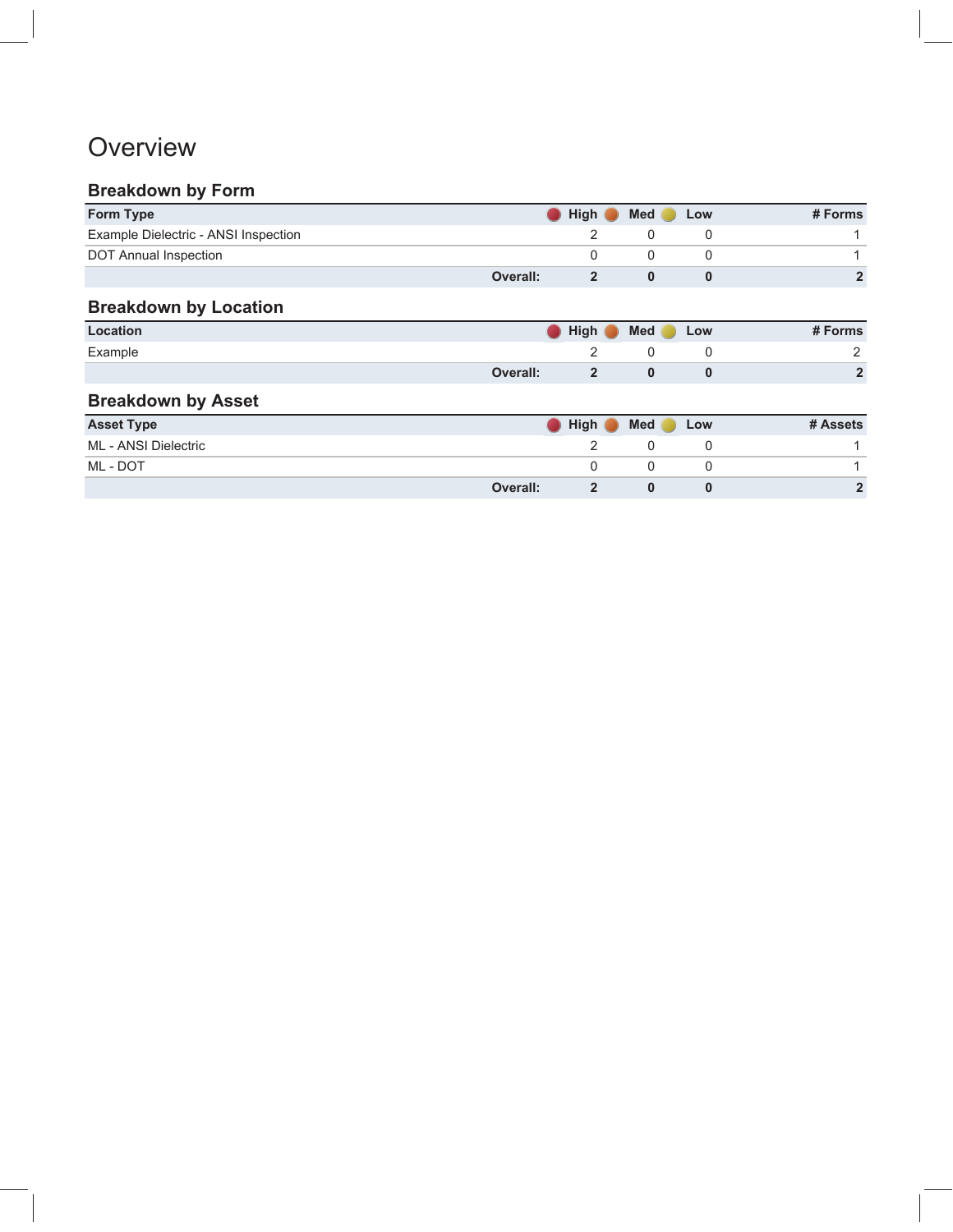#### **Example Dielectric - ANSI Inspection**

**Example 4584 Tom Lunn Road Spring Hill, TN 37174** 

**GENERAL**

|  | <b>ML - ANSI Dielectric</b>              |                 | Unit Make:           | Altec             |
|--|------------------------------------------|-----------------|----------------------|-------------------|
|  | Completed by: Josh Killian on 09/18/2021 |                 | <b>Unit Model:</b>   | DM47B             |
|  | Location:                                | Example         | Unit Serial #:       | 1215FR2189        |
|  | Unit $#$ :                               | 9466503         | VIN:                 | 1FVDCXDT0GHHD5940 |
|  | Tag                                      | 2450973 Example | Mileage:             | 27.393            |
|  | Number/State:                            |                 | <b>Engine Hours:</b> | 5.163             |
|  |                                          |                 |                      |                   |

Priorities Found: **2 - High 97 - Good**

| 1.         | <b>Inspector Name</b>                                                               | <b>Josh Killian</b> |  |
|------------|-------------------------------------------------------------------------------------|---------------------|--|
| 2.         | Inspection Sticker #                                                                | 14758               |  |
| 3.         | Red Tagged                                                                          | (FALSE) FALSE       |  |
| 4.         | Date                                                                                | 09/18/2021          |  |
| 5.         | Crew $#$                                                                            | 102023              |  |
| 6.         | VP / Manager                                                                        |                     |  |
| 7.         | General Foreperson                                                                  |                     |  |
|            | <b>Bobby Belcher</b>                                                                |                     |  |
| 8.         | Foreperson                                                                          |                     |  |
| 9.         | State / Province Inspected In                                                       | <b>TN</b>           |  |
| 10.        | LCQS Master Book #1                                                                 |                     |  |
| 11.        | <b>Region Policy Manual</b>                                                         |                     |  |
| 12.        | Pre / Post Trip Insp. Report                                                        |                     |  |
| 13.        | Weekly T/L Inspection Report                                                        |                     |  |
| 14.        | Protect Life Handbook                                                               |                     |  |
| 15.        | Employee Handbook                                                                   |                     |  |
| 16.        | <b>Hazardous Communication Plan</b>                                                 |                     |  |
|            | 17. Auxiliary Engine Service Manual                                                 |                     |  |
|            | 18. Auxiliary Engine Parts Manual                                                   |                     |  |
| 19.        | <b>Trim Lift Operating Manual</b>                                                   |                     |  |
| 20.        | Trim Lift Maintenance Manual                                                        |                     |  |
|            | 21. Chipper Maintenance Manual                                                      |                     |  |
|            | 22. First Aid Manual / Pamphlet                                                     |                     |  |
| <b>CAB</b> |                                                                                     |                     |  |
| 23.        | Step Tank, Straps, Leaks, Filler Cap, Running Boards                                | (G) Good            |  |
| 24.        | Seat, Belts & Mounts, Seat Cover, Door Panels                                       |                     |  |
|            | 25. PTO, Switch, Cable, Decal, Light, Throttle, Mico Brake, Cruise                  | (G) Good            |  |
| 26.        | Pedal pads, Accelerator, Clutch, Brake, Emergency Brake                             | (G) Good            |  |
| 27.        | Keyring Tag, Glass, Horn, Steering Wheel, Window Cranks                             | (G) Good            |  |
|            | 28. First Aid Kit, Hazard Triangles, Fire Extinguisher, Decals, Spare Fuses / Bulbs | (G) Good            |  |



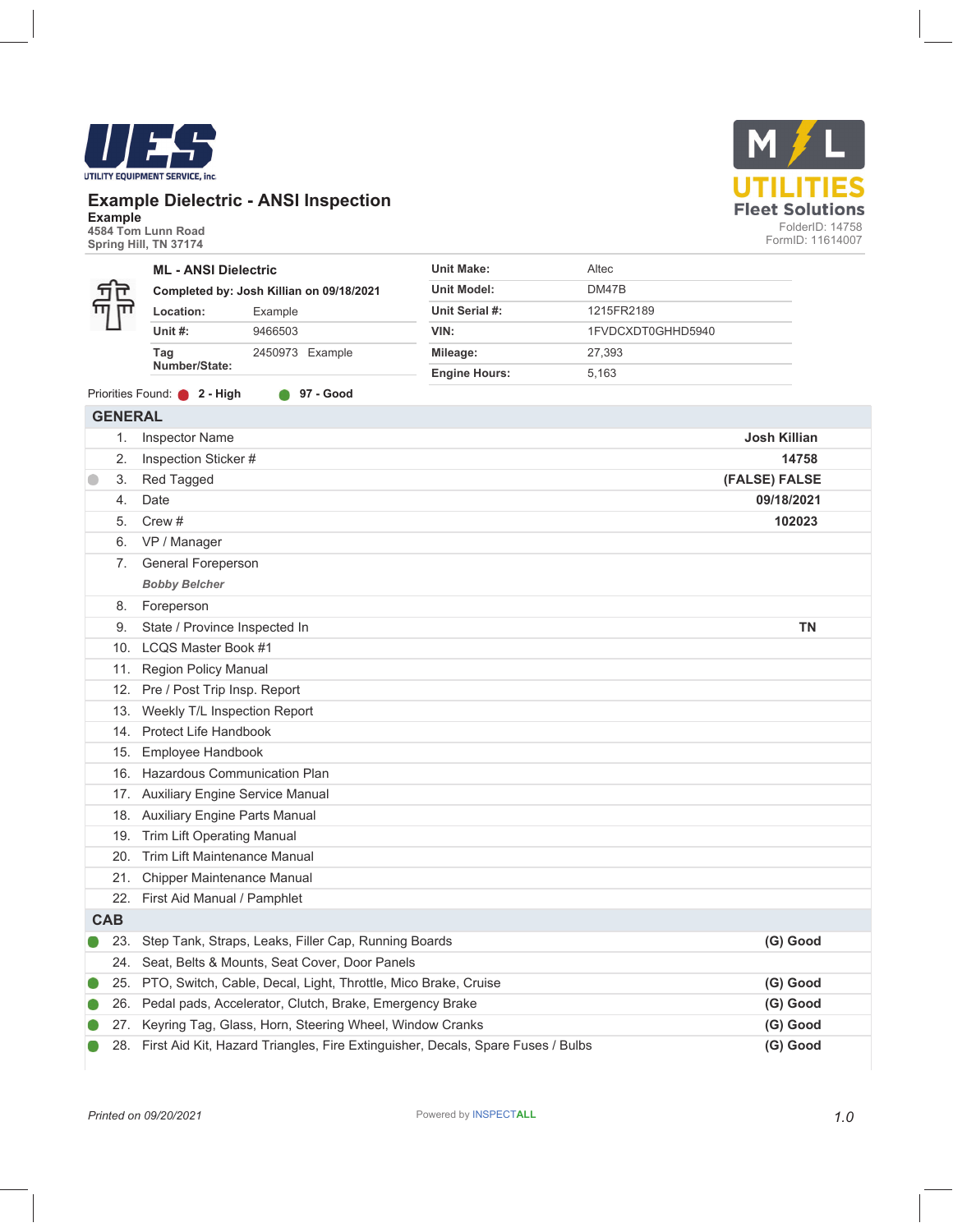|   |     | 29. Decals: 5 Life Saving Rules, Before You Start, Booms Down                     | (G) Good |
|---|-----|-----------------------------------------------------------------------------------|----------|
|   | 30. | Decals: Driver Qual, Don't Back, Seatbelt, T/L Clearance, Tailgate, T/L Checklist | (G) Good |
| O | 31. | Doors - DOT # Decals                                                              | (G) Good |
|   | 32. | Brake Pedal, Adjustment, Aux Motor, Switch, Warning Light                         | (G) Good |
|   | 33. | Windshield Wiper System, Blades, Bottle                                           | (G) Good |
|   | 34. | Parking Brake, Drum, Bolts, Cable                                                 |          |
|   | 35. | Mirrors, Spot Mirrors, and Brackets                                               | (G) Good |
|   | 36. | P/S, Brake Pump, Charging, Emission Belts & Hoses                                 | (G) Good |
|   | 37. | Gauges: Fuel, Oil, Water, Amp, Air, Hour, Tach, Speed, & Odom.                    | (G) Good |
|   | 38. | Heater, Switch, Selector, Defroster, Hoses, Blower                                | (G) Good |
|   | 39. | Dashboard, Glove Box, Floor Mats, Shifter Boot                                    | (G) Good |
|   | 40. | Door Bushings, Stops, Straps, Handles, Latches, Locks                             | (G) Good |
|   | 41. | Battery: Hold down, Cables, Cover, Water Level                                    | (G) Good |
|   |     | 42. Air Cleaner Filter, Intake, Pre-heater Hose Fuel Pump                         | (G) Good |
|   | 43. | Bumper, Grill, Blade, Cyls., Welds, Bolts, Winch Assy.                            | (G) Good |
|   | 44. | Clutch Cable, Adjust Free Play<br>(too much, not enough)                          |          |
|   | 45. | Cooling System, Water Pump, Hoses, Cap, Shroud, Tank                              | (G) Good |
|   |     | 46. Engine Appearance, Leaks, Lube Sticker (dates)                                | (G) Good |
|   | 47. | Exhaust Manifolds, Studs, Muffler, Pipes, Hangers, Converter                      | (G) Good |
|   |     | 48. Hood                                                                          | (G) Good |
|   | 49. | Fenders                                                                           | (G) Good |
|   |     | 50. Lights & Reflectors (per DOT Specs.), Strobe Light                            | (G) Good |
|   |     | 51. Brake Shoes, Pads, Drums, Rotors, Hoses, Line, Compressor                     | (G) Good |
|   |     | <b>GROUND STATION</b>                                                             |          |
|   | 52. | Body, Bed, Man Cab, Thru-Box, Mounting                                            | (G) Good |
|   | 53. | <b>Electrocution Hazard Decals</b><br>(all sides)                                 | (G) Good |
|   | 54. | Outrigger Weldment, Pins, Retainers, Mtg. Bolts, Welds                            | (G) Good |
|   | 55. | Outrigger, Leaks, Drifts, Hoses, Interlock, Alarms, Decals                        | (G) Good |
|   | 56. | PTO Gearbox, Hydraulic Pump & Drive Line Condition                                | (G) Good |
|   | 57. | Truck / Carrier Frame Condition                                                   | (G) Good |
|   |     | 58. Undercarriage Hoses                                                           | (G) Good |
|   |     | 59. Undercarriage Wiring                                                          | (G) Good |
|   |     | 60. Unit Ground Controls, Functions, Labels, Leveling Indicators                  | (G) Good |
|   |     | 61. Unit Mounting Bolts, Studs, Welds                                             | (G) Good |
|   |     | 62. Unit Stabilizer Bar, Torsion Bar, Condition                                   |          |
|   |     | <b>PEDESTAL</b>                                                                   |          |
|   | 63. | Electric Swivel Condition, Wiring, Mounting                                       | (G) Good |
|   |     | 64. Hoses, Wiring through Turntable                                               | (G) Good |
|   |     | 65. Hoses, Wiring through Pedestal                                                | (G) Good |
|   | 66. | Hydraulic Rotary Joint Condition, Mounting Device                                 | (G) Good |
|   |     | 67. Lower Control Operation, Labels, Override, Guards                             | (G) Good |
|   | 68. | <b>Pedestal Weldment Condition</b>                                                | (G) Good |
|   | 69. | Rotation Bearing, Gear, Mounting Bolts, Torque All                                | (G) Good |
|   | 70. | Rotation Gearbox Condition, Motor, Mounting., Backlash, Teeth                     | (G) Good |
|   |     | 71. Turntable Weldment Condition                                                  | (G) Good |
|   |     | <b>LOWER BOOM</b>                                                                 |          |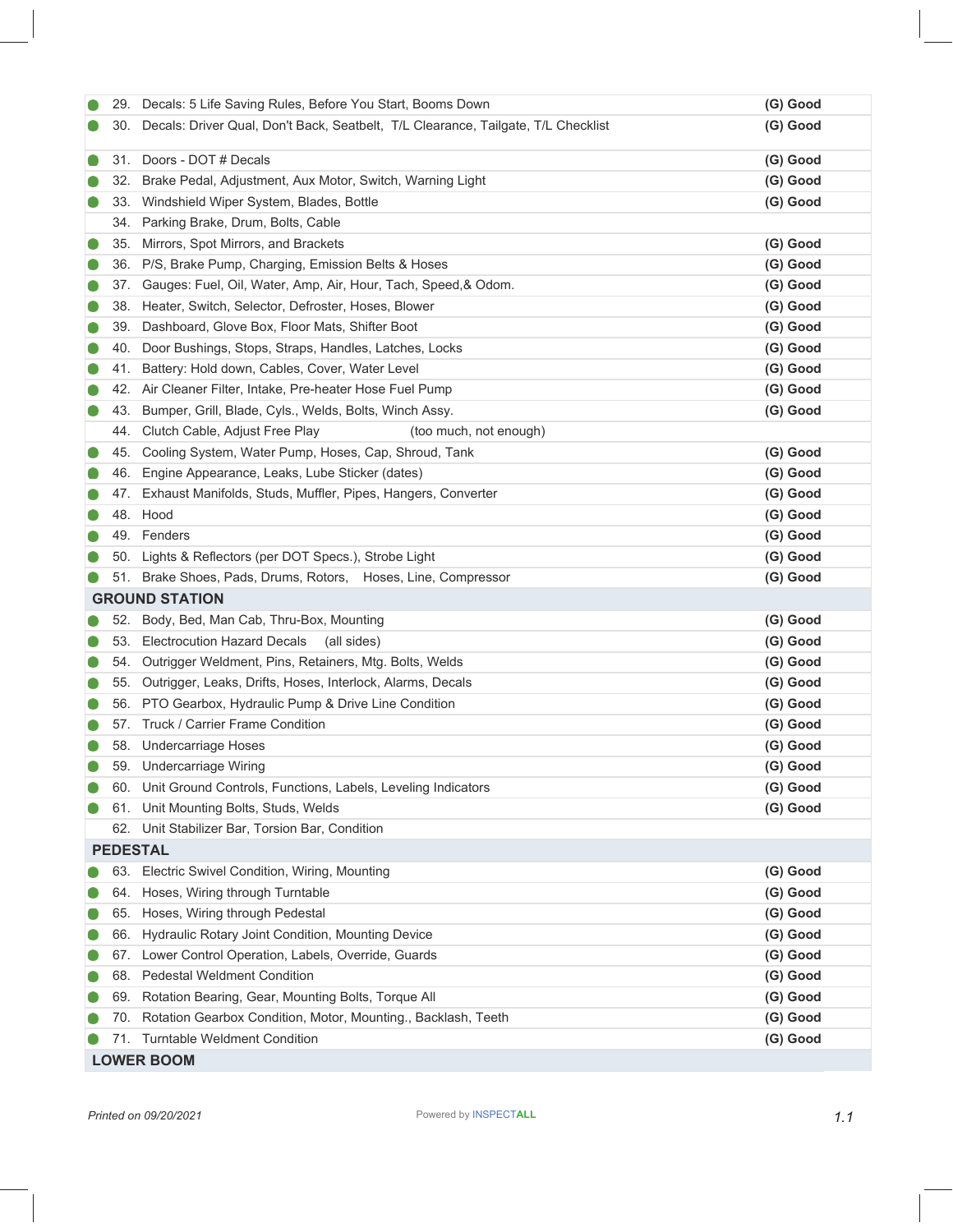|               | 72. Chassis Insulator (Insert) Condition, Sealed, Clean                                |               |                  |
|---------------|----------------------------------------------------------------------------------------|---------------|------------------|
| 73.           | Elbow Pins, Bushings, Retainer, Snap Ring, Links, Covers                               |               |                  |
|               | 74. L.B Angle Indicator, Load Chart                                                    | (G) Good      |                  |
|               | 75. L.B Lift Cyl. Condition, Pins, Retainers, Bushings, Rod Mfg. Date                  | (G) Good      |                  |
|               | 76. Lower Boom Tube, Weldment Condition, Hyd. Hoses                                    | (G) Good      |                  |
|               | 77. Lower Leveling System Condition,<br><b>Install Date</b>                            |               |                  |
|               | 78. Main Hinge Pin, Bushings, Retainers                                                | (G) Good      |                  |
|               | <b>UPPER BOOM</b>                                                                      |               |                  |
|               | 79. Hoses thru Upper Boom, Elbow, Upper Controls                                       |               |                  |
|               | 80. U.B. Fiberglass Condition, Clean, Seal, Covers                                     |               |                  |
|               | 81. U.B. Leveling System Condition,<br><b>Install Date</b>                             |               |                  |
|               | 82. U.B. Lift Cables, Walking Links, Rocker Link, Drive Link, Condition, Install Dates |               |                  |
|               | 83. U.B. Boom, Weldment, Casting, Condition, Covers                                    |               |                  |
|               | 84. U.B Lift Cyls. Condition, Pins, Retainers, Bushings, Rod Mfg. Date                 |               |                  |
| <b>BUCKET</b> |                                                                                        |               |                  |
|               | 85. Atmospheric Vents, Check Valves,<br><b>Tool Couplers</b>                           | (G) Good      |                  |
|               | 86. Body Harness, Belt, Lanyard,<br><b>Attachment Point</b>                            | (G) Good      |                  |
|               | 87. Platform Liner Physical Condition,<br><b>Floor Liner</b>                           | (G) Good      |                  |
| 88.           | Emergency Stop, Operation, Label                                                       | (G) Good      |                  |
|               | 89. Fiberglass Platform Cond., Cover, Mtg. Bolts, Pins, Dump, Retainers                | (G) Good      |                  |
|               | 90. Jib Winch Condition, Load Chart, Angle Indicator                                   |               |                  |
|               | 91. Start/Stop, Emergency Power Operation                                              | (G) Good      |                  |
|               | 92. Unit Load Line, Hook Condition                                                     | (G) Good      |                  |
| 93.           | Upper Control Operation, Labels, Interlock, Guards                                     | (G) Good      |                  |
|               | 94. Platform Shaft, Bracket, Bearings, Retainers                                       | (G) Good      |                  |
|               | <b>MISCELLANEOUS</b>                                                                   |               | $\circ$          |
|               | 95. Platform / Boom: Rest, Condition, Strap, Latch                                     | (G) Good      |                  |
| 96.           | Drift / Load Test All Cylinders & Winch Brake                                          | (G) Good      |                  |
|               | 97. Elevator Assy., Welds, Pins, Cyls. / Brgs., Hoses, Retainers                       |               |                  |
|               | 98. Hydraulic Tank Condition, Leaks, Fluid Level, Cap, Filter                          | (G) Good      |                  |
|               | 99. Miscellaneous Components 1                                                         | (M) Mandatory | P99              |
| Ψ             | Proximity switch is broken                                                             |               |                  |
|               | 100. Miscellaneous Components 2                                                        |               |                  |
|               | 101. Safety Decals Installed at All Operator Stations                                  | (G) Good      |                  |
|               | <b>DIGGER DERRICK</b>                                                                  |               | $\circ$          |
|               | 102. 2nd and 3rd Stage Extension Cylinder Condition                                    | (G) Good      |                  |
|               | 103. Auger Condition and Retaining Pin                                                 | (M) Mandatory | P <sub>103</sub> |
|               | 104. Auger Stow Bracket, Rope, Latch                                                   | (G) Good      |                  |
|               | 105. CAT Track, Cover, Hoses, Chain                                                    | (G) Good      |                  |
|               | 106. Digger Gearbox, Pins, Shifter                                                     | (G) Good      |                  |
|               | 107. Hydraulic Overload Protection, Auger, & Boom Overstow                             | (G) Good      |                  |
|               | 108. Load Chart, Angle Indicator                                                       | (G) Good      |                  |
|               | 109. Pole Guide Assy., Cylinders, Transfer Pin & Retainer                              | (G) Good      |                  |
|               | 110. Pole Guide Boom Sequencing, Side Load Protection                                  | (G) Good      |                  |
|               | 111. 2nd, 3rd Stage Booms Condition                                                    | (G) Good      |                  |
|               | 112. Transfer Bracket, Lock Spring, Hanger Pin                                         | (G) Good      |                  |
|               |                                                                                        |               |                  |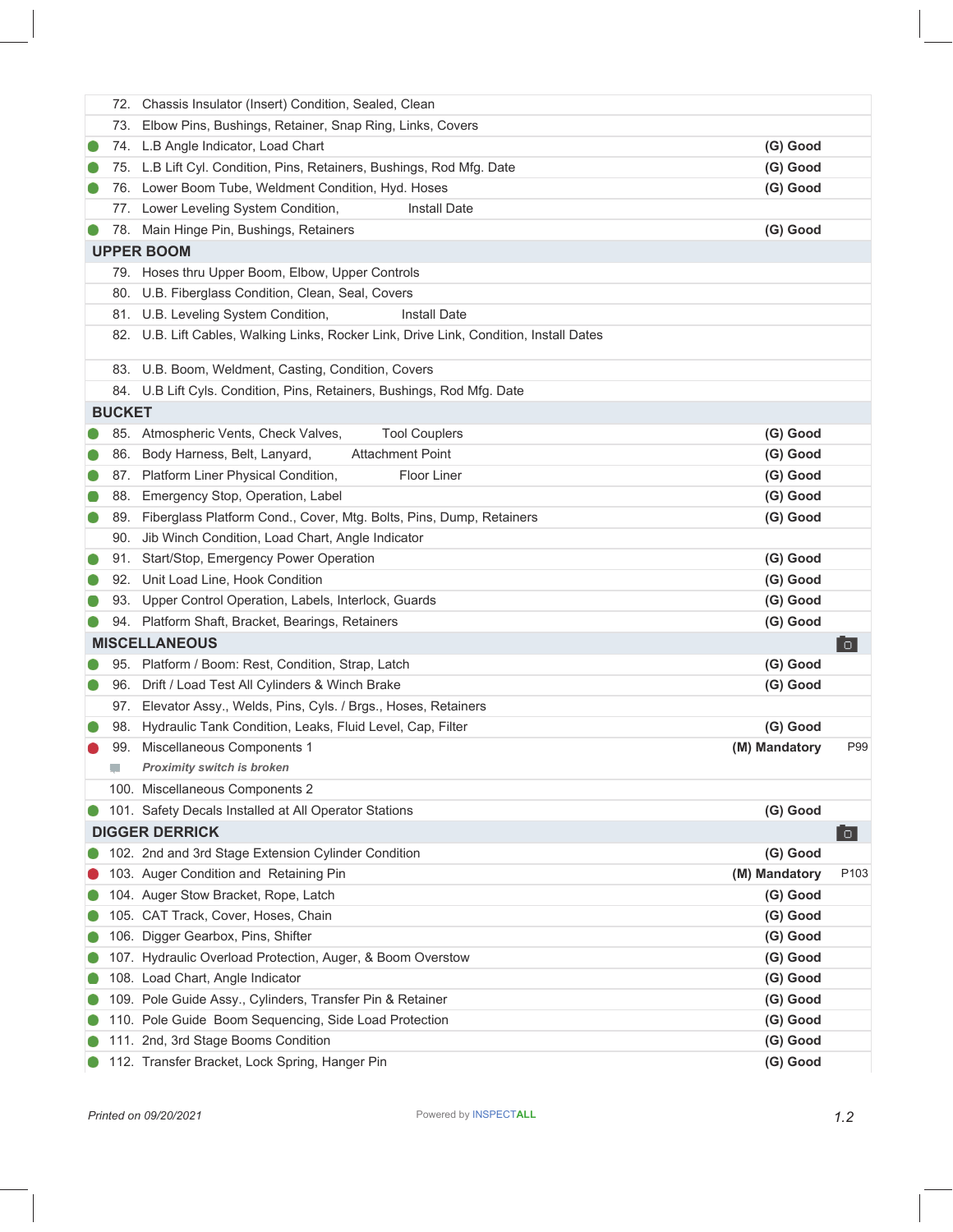|  | 113. Wear Pads, Rollers, Teleporting Tubes                                            | (G) Good             |  |  |  |  |
|--|---------------------------------------------------------------------------------------|----------------------|--|--|--|--|
|  | <b>CHASSIS</b>                                                                        |                      |  |  |  |  |
|  | 114. Check Drivers License, Medical Card, Insurance, Registration, & IFTA             |                      |  |  |  |  |
|  | 115. Cabguard, Decking / Screen, Support Pipes, Welds, Bolts, Mtg                     | (G) Good             |  |  |  |  |
|  | 116. Chipbox, Flatbed, Utility Bed, Cradle, Decals, Non-Skid                          | (G) Good             |  |  |  |  |
|  | 117. Compartment Doors, Stops, Locks, Handles, Thru-box, Grease Gun                   | (G) Good             |  |  |  |  |
|  | 118. Compartment Decals: Rope Crew, Lift Crew, CPR, Lube Chart, Safety Poster         | (G) Good             |  |  |  |  |
|  | 119. Dump Assy., Lube Zerk, Body Prop, Decal, Alarm, Hold Valve                       |                      |  |  |  |  |
|  | 120. Fluid Levels: Engine Oil, Master Cyl., P/S, Transmission, Differential, Radiator | (G) Good             |  |  |  |  |
|  | 121. Hitch, Plunger, Lock Pin, Pintle Shaft, Jaw, Overload Decal                      | (G) Good             |  |  |  |  |
|  | 122. Holders: (chains & snaps), Chock, Sign, Outrigger Pads                           | (G) Good             |  |  |  |  |
|  | 123. Idler Pulley & Belts, Steering Box, Cylinders, Drag Link                         | (G) Good             |  |  |  |  |
|  | 124. Kubota Feet, Mounts, Muffler, Manifold, Studs, Tailpipe, Leaks                   |                      |  |  |  |  |
|  | 125. Kubota Throttle, Choke, Fuel Pump, Gov., Filter, Instruction Plate               |                      |  |  |  |  |
|  | 126. Kubota Oil Level, Cooling System, Water Pump, Charging System                    |                      |  |  |  |  |
|  | 127. Kubota Pump, Pulley, Hoses, Coil, Belts, Gauges, Murphy Switch                   |                      |  |  |  |  |
|  | 128. Mud Flaps, Leaf Springs, Bkts., Shocks, Centerlink, Tie Rods                     | (G) Good             |  |  |  |  |
|  | 129. Powertrain, Transmission, Flywheel Cover, Drive Shaft, Bearings, U-Joints        | (G) Good             |  |  |  |  |
|  | 130. Rear Bumper per ICC, Safety Chains Loops, Trailer Light Plug Housing             | (G) Good             |  |  |  |  |
|  | 131. Tailgate / Tailboard, Pin, Chain, Detent, Hinges, Zerks, Decals                  | (G) Good             |  |  |  |  |
|  | 132. Tires, Wheels, Studs, Lugs, Nuts, Axles, Seals, Air Pressure                     | (G) Good             |  |  |  |  |
|  | 133. Wheel Chocks & Outrigger Pads<br>(missing - improper)                            | (G) Good             |  |  |  |  |
|  | 134. Overall Appearance                                                               | (G) Good             |  |  |  |  |
|  | 135. Overall Condition of Paint                                                       | (G) Good             |  |  |  |  |
|  | 136. Overall Condition of Chassis                                                     | (G) Good             |  |  |  |  |
|  | 137. Overall Mechanical Condition of Lift                                             | (G) Good             |  |  |  |  |
|  | <b>Dielectric Tests per ANSI A92.2</b>                                                |                      |  |  |  |  |
|  | 138. Sheave Height                                                                    | 47                   |  |  |  |  |
|  | 139. Type of Test                                                                     | <b>Periodic</b>      |  |  |  |  |
|  | 140. Category                                                                         | C                    |  |  |  |  |
|  | 141. Reted for Use @                                                                  | 46kv                 |  |  |  |  |
|  | 142. Model of Tester                                                                  | Von c1               |  |  |  |  |
|  | 143. Upper Boom Test Voltage                                                          | >56 UA               |  |  |  |  |
|  | 144. Upper Boom Leakage                                                               | $= 2 \, \textsf{UA}$ |  |  |  |  |
|  | 145. Upper Boom Pass / Fail                                                           | (P) Pass             |  |  |  |  |
|  | 146. Lower Boom Test Voltage                                                          |                      |  |  |  |  |
|  | 147. Lower Boom Leakage                                                               |                      |  |  |  |  |
|  | 148. Lower Boom Pass / Fail                                                           |                      |  |  |  |  |
|  | 149. Bucket Liner Test Voltage                                                        | >100 UA              |  |  |  |  |
|  | 150. Bucket Liner Pass / Fail                                                         | (P) Pass             |  |  |  |  |
|  | 151. ISO Grip Test Voltage                                                            |                      |  |  |  |  |
|  | 152. ISO Grip Leakage                                                                 |                      |  |  |  |  |
|  | 153. ISO Grip Pass / Fail                                                             |                      |  |  |  |  |
|  | 154. Dielectric Notes                                                                 |                      |  |  |  |  |
|  | 155. Date                                                                             | 09/18/2021           |  |  |  |  |
|  | 156. Signature                                                                        | <b>Josh Killian</b>  |  |  |  |  |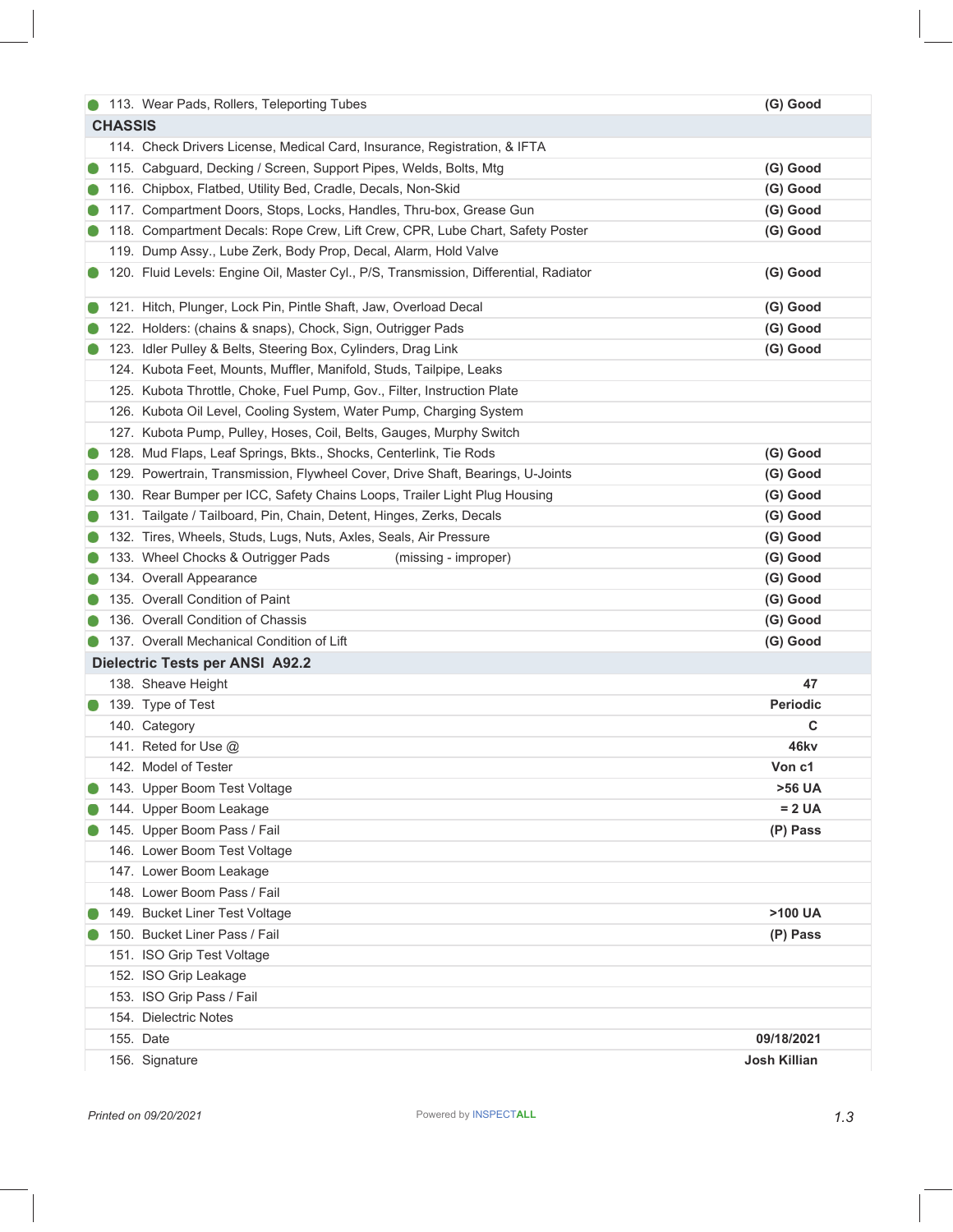





**P99.1 P103.2**: Has the wrong pin in auger



**P103.3**: Bolt is not double nutted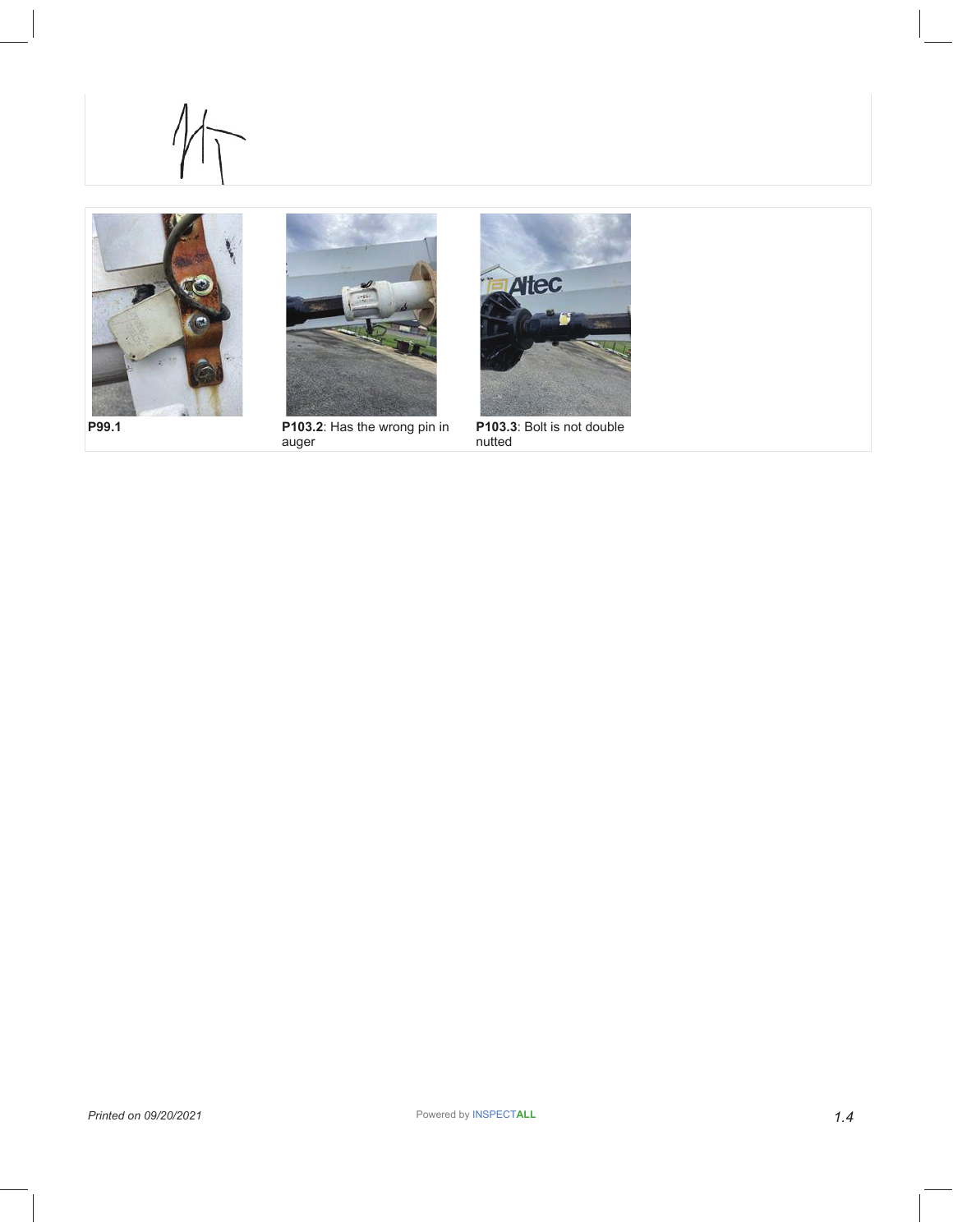

#### **DOT Annual Inspection**

**Example 4584 Tom Lunn Road Spring Hill, TN 37174** 

#### **ML - DOT**

#### **Completed by: Josh Killian on 09/18/2021**

| Location:  | Example |
|------------|---------|
| Unit $#$ : | 9466503 |

| <b>Carrier Name:</b>             | MI UTILITIES        |
|----------------------------------|---------------------|
| Owner (if not motor<br>carrier): | Example             |
| Make:                            | <b>FREIGHTLINER</b> |
| Model:                           | M2106               |
| Year:                            | 2016                |
| VIN:                             | 1FVDCXDT0GHHD5940   |
| <b>Vehicle Type:</b>             | Truck               |
| <b>License Number:</b>           | 2450973 Indiana     |
| Hours:                           | 5163                |
| Mileage:                         | 27393               |
|                                  |                     |

#### Priorities Found: **43 - Good**

|   | <b>BRAKES</b>   |                              |           |  |  |  |
|---|-----------------|------------------------------|-----------|--|--|--|
|   | 1.              | Adjustment                   | <b>OK</b> |  |  |  |
|   | 2.              | <b>Mechanical Components</b> | <b>OK</b> |  |  |  |
|   | 3.              | Drum / Rotor                 | <b>OK</b> |  |  |  |
|   | 4.              | Hose / Tubing                | <b>OK</b> |  |  |  |
|   | 5.              | Lining                       | OK        |  |  |  |
|   | 6.              | Anti-lock Systems            | <b>OK</b> |  |  |  |
| O | 7 <sub>1</sub>  | Automatic Adjusters          | <b>OK</b> |  |  |  |
|   | 8.              | Low Air Warning              | OK        |  |  |  |
|   | 9.              | <b>Trailer Air Supply</b>    | <b>OK</b> |  |  |  |
|   | 10.             | Compressor                   | <b>OK</b> |  |  |  |
|   | 11.             | <b>Parking Brakes</b>        | <b>OK</b> |  |  |  |
|   |                 | 12. Other                    |           |  |  |  |
|   |                 | <b>COUPLERS</b>              |           |  |  |  |
|   |                 | 13. Fifth-Wheel & Mount      |           |  |  |  |
|   |                 | 14. Pin / Upper Plate        |           |  |  |  |
|   | 15.             | Pintle - Hook / Eye          | <b>OK</b> |  |  |  |
|   |                 | 16. Safety Chain(s)          |           |  |  |  |
|   | <b>EXHAUST</b>  |                              |           |  |  |  |
|   |                 | 17. Leaks                    | <b>OK</b> |  |  |  |
|   |                 | 18. Placement                | OK        |  |  |  |
|   | <b>LIGHTING</b> |                              |           |  |  |  |
|   |                 | 19. Headlights               | <b>OK</b> |  |  |  |
|   | 20.             | Tail / Stop                  | <b>OK</b> |  |  |  |
|   | 21.             | Clearance / Marker           | <b>OK</b> |  |  |  |
|   | 22.             | Identification               | <b>OK</b> |  |  |  |
|   |                 | 23. Reflectors               | <b>OK</b> |  |  |  |

FormID: 11614007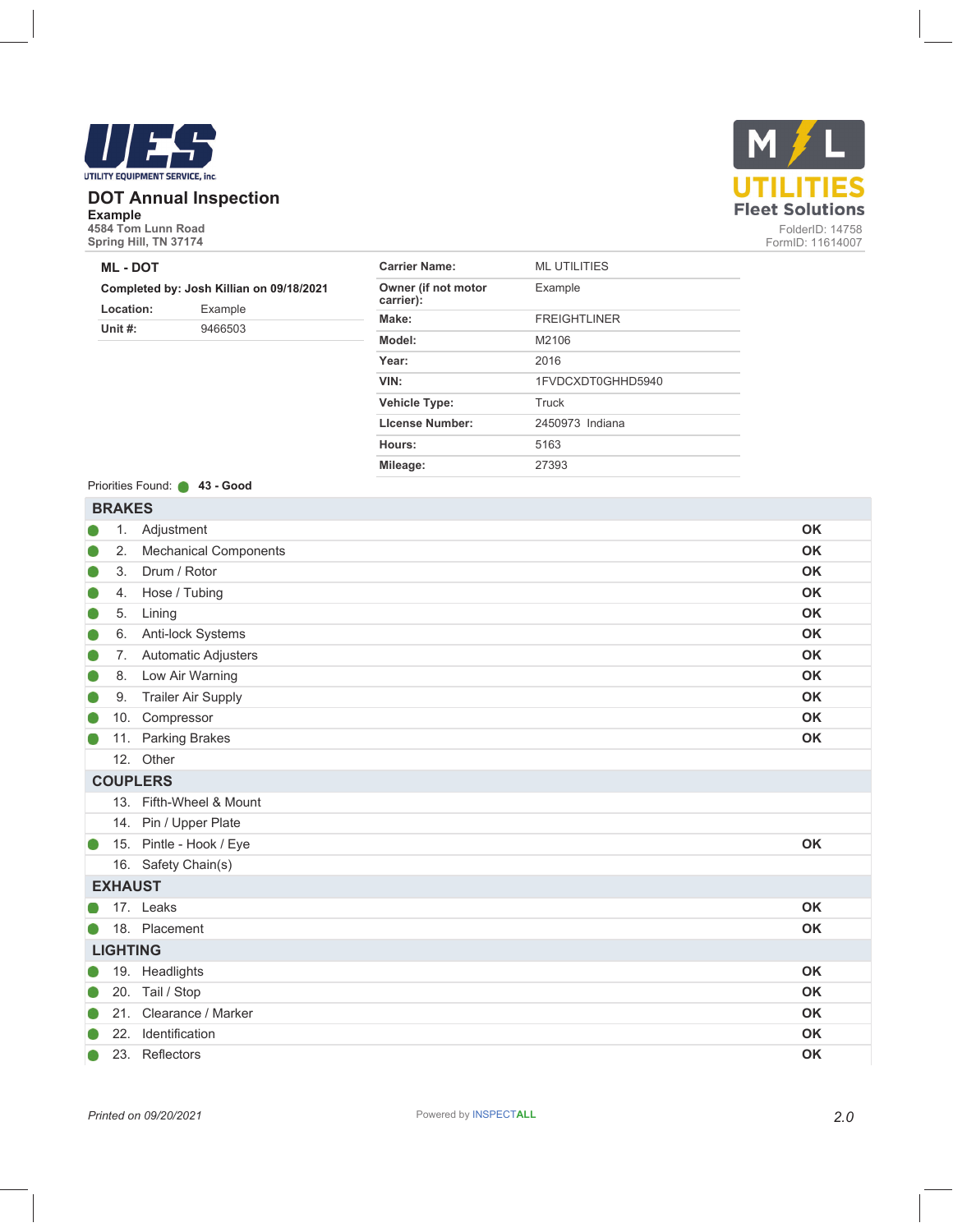|           |                | 24. Other                                                                                                                       |              |
|-----------|----------------|---------------------------------------------------------------------------------------------------------------------------------|--------------|
|           |                | <b>CAB/BODY</b>                                                                                                                 |              |
|           |                | 25. Access                                                                                                                      | <b>OK</b>    |
|           |                | 26. Equipment / Load Secure                                                                                                     | <b>OK</b>    |
|           |                | 27. Tie - Downs                                                                                                                 | <b>OK</b>    |
|           |                | 28. Headerboard                                                                                                                 | <b>OK</b>    |
|           |                | 29. Motorcoach Seats                                                                                                            | <b>OK</b>    |
|           |                | 30. Other                                                                                                                       |              |
|           |                | <b>STEERING</b>                                                                                                                 |              |
| O         |                | 31. Adjustment                                                                                                                  | <b>OK</b>    |
| $\bullet$ |                | 32. Column / Gear                                                                                                               | <b>OK</b>    |
|           |                | 33. Axle                                                                                                                        | OK           |
|           |                | 34. Linkage                                                                                                                     | OK           |
|           |                | 35. Power Steering                                                                                                              | <b>OK</b>    |
|           |                | 36. Other                                                                                                                       |              |
|           |                | <b>FUEL SYSTEM</b>                                                                                                              |              |
|           |                | 37. Tank(s)                                                                                                                     | <b>OK</b>    |
| $\bullet$ |                | 38. Lines                                                                                                                       | <b>OK</b>    |
|           |                | <b>SUSPENSION</b>                                                                                                               |              |
|           |                | 39. Springs                                                                                                                     | <b>OK</b>    |
|           |                | 40. Attachments                                                                                                                 | OK           |
|           |                | 41. Sliders                                                                                                                     |              |
|           | <b>FRAME</b>   |                                                                                                                                 |              |
|           |                | 42. Members                                                                                                                     | <b>OK</b>    |
|           |                | 43. Clearance                                                                                                                   | OK           |
|           | <b>TIRES</b>   |                                                                                                                                 |              |
|           |                | 44. Tread                                                                                                                       | <b>OK</b>    |
|           |                | 45. Inflation                                                                                                                   | <b>OK</b>    |
| $\bullet$ |                | 46. Damage                                                                                                                      | <b>OK</b>    |
|           |                | 47. Speed Restrictions                                                                                                          |              |
|           |                | 48. Other                                                                                                                       |              |
|           |                | <b>WHEELS / RIMS</b>                                                                                                            |              |
|           |                | 49. Fasteners                                                                                                                   | <b>OK</b>    |
|           |                | 50. Disc / Spoke                                                                                                                | OK           |
|           |                | <b>WINDSHIELD</b>                                                                                                               |              |
|           |                | 51. Windshield                                                                                                                  | OK           |
|           |                | <b>WINDSHIELD WIPERS</b>                                                                                                        |              |
|           |                | 52. Windshield Wipers                                                                                                           | <b>OK</b>    |
|           | <b>MIRRORS</b> |                                                                                                                                 |              |
|           |                | 53. Mirrors                                                                                                                     | OK           |
|           |                | <b>Verification</b>                                                                                                             |              |
|           |                | 54. Inspector Signature - This vehicle has been inspected and repaired as needed to<br>comply with 49 CFR Part 396, Appendix G. | Josh Killian |